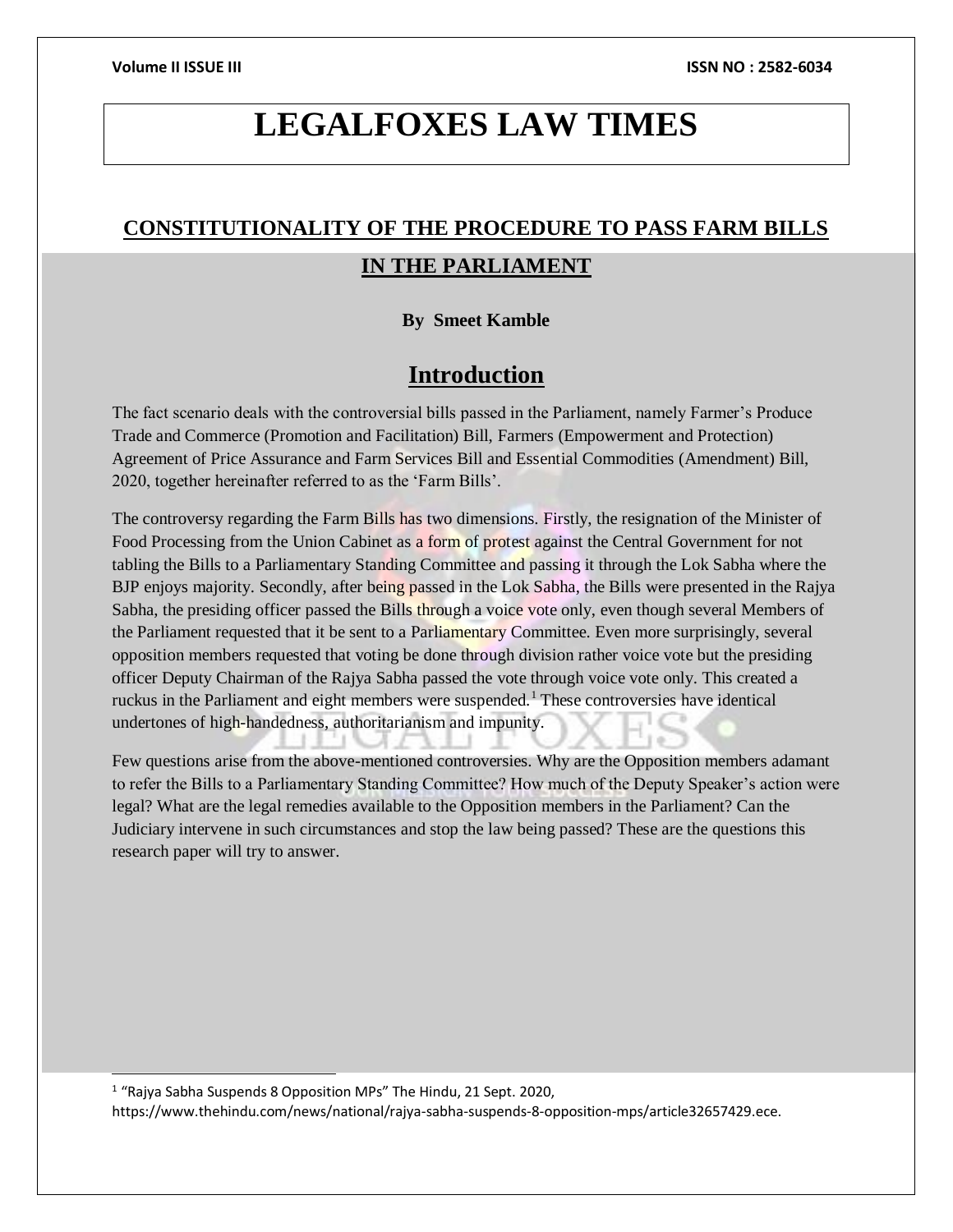$\overline{a}$ 

### **Parliamentary Standing Committees**

Parliamentary Standing Committees play a crucial role in the functioning of the Parliament. The committees help the Parliament by drawing out facts through data collection, scrutinizing proposed bills, their budgets, recommending policy changes and their implementation. They were formed so that legislators can form small groups and discuss technical nature of laws which would benefit the Parliament by having a broad view on the relevant policy. The committees have the facilities to do the same by calling in expert witnesses, issue reports and study draft legislations.  $^{2}$ Also, these committees meet up throughout the year, meanwhile the Parliament only meets in session. So, the committees have more time to think about the legislation and thus provide more insight into the policy. This explains why the Opposition members as well as the Minister of Food Processing were adamant to refer the Bills to a Parliamentary Standing Committee. They felt that the Bills were not scrutinized enough, required more discussion and policy changes.

But is the ruling party required to listen to this demand of the opposition? Can the ruling party not refer to the Parliamentary Standing Committee? Unfortunately, the ruling party is not required to refer bills to the Committee. They are not legally bound to refer Bills to the Committee. Rule 331H(b) of the Rules of Procedure and Conduct of Business in Lok Sabha, the Committee is only to consider Bills referred to them by Chairperson of Rajya Sabha or the Speaker of Lok Sabha. As in the given case, the Chairperson did not refer Bills. Hence, they are not legally bound. Moreover,they play a subordinate role in passing a legislation, because their approval is not a requirement to pass it as a law. This takes out all the sting from the scrutinization and deliberation.

But just because its approval is not required does not mean that it should be completely ignored. Even though Rule 331H(b) of the Rules of Procedure provide the Speaker's or Chairman's discretion, Rule 125 of Rules of Procedure for Rajya Sabha provides that if any member moves an amendment that a Bill be referred to a Select Committee, this Bill shall be referred to a select committee. This was completely denied in the current scenario.Scholars have warned that the standing committees should be taken seriously, or else legislators will become discouraged and less involved in the future.<sup>3</sup> That would ultimately lead to decline of Parliament as a law-making body.<sup>4</sup> By not referring Bills to a Parliamentary Standing Committee, the ruling party would be breaking a regular parliamentary practice which began 31 years ago in  $1989$ <sup>5</sup>

This highlights the impunity with which the ruling party is passing laws. By rushing through laws without necessary scrutiny and deliberation undermines the Democracy itself. The Parliament chosen by the people will not be able to adequately have a say in the legislations. Instead, the law will come from the political elites who represent the elites only. This directly puts Democracy in a threatening position.

<sup>2</sup>Arthur G. Rubinoff, *The decline of India's parliament*, 4 The Journal of Legislative Studies 13–33 (1998). <sup>3</sup>Manoj C G, Ghulam Nabi Azad interview: 'Why attend Parliament if Bills rushed through without scrutiny?' (2019), https://indianexpress.com/article/india/ghulam-nabi-azad-interview-why-attend-parliament-if-bills-rushedthrough-without-scrutiny-5849448/ (last visited Dec 2, 2020).

<sup>4</sup> Arthur G. Rubinoff, *India's New Subject-Based Parliamentary Standing Committees,* 36 Asian Survey 723-38 (1996).

<sup>5</sup>Varghese K. George,*Why are parliamentary standing committees necessary?* The Hindu (2019), https://www.thehindu.com/news/national/whither-house-panels/article28621493.ece (last visited Dec 2, 2020).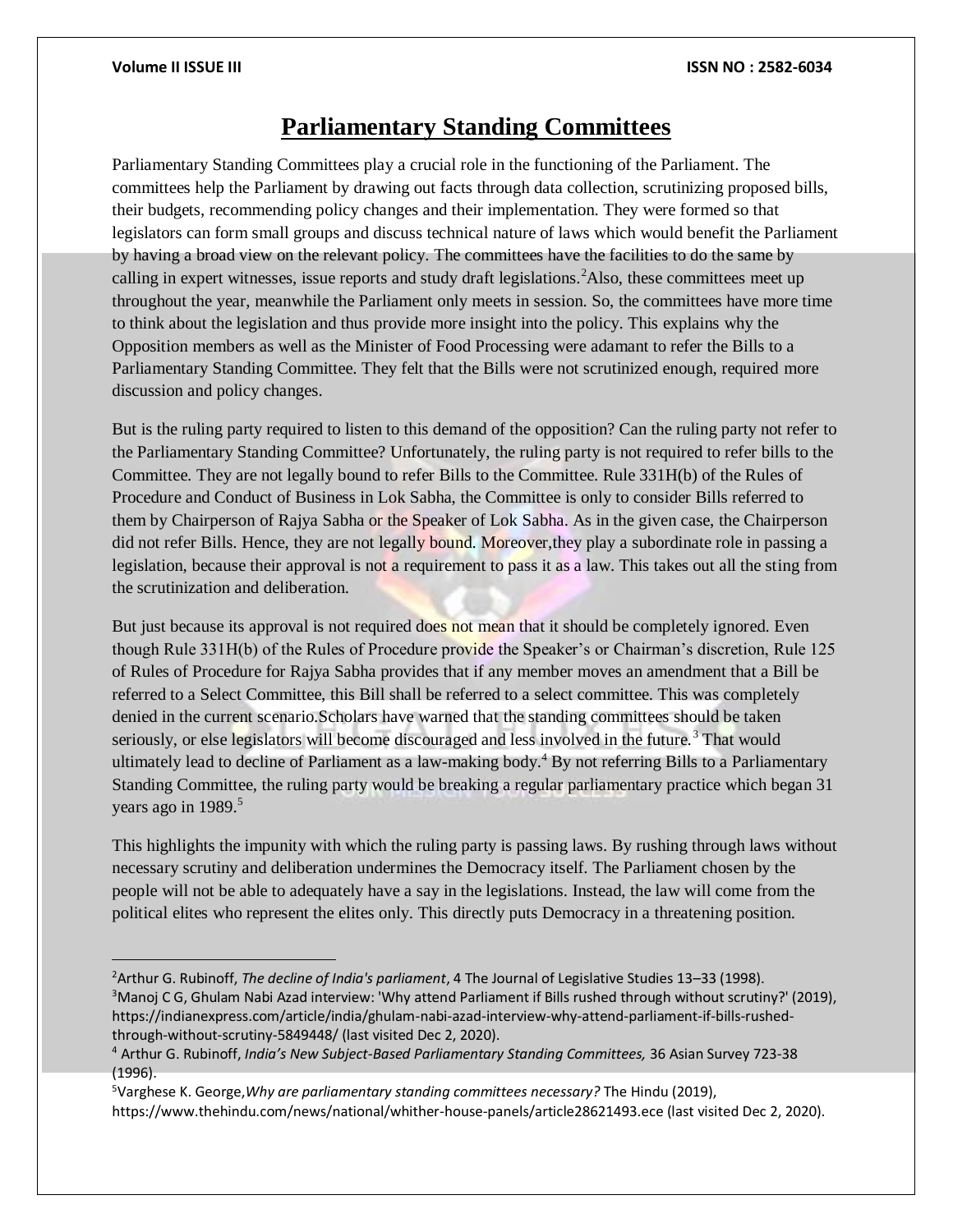## **Presiding Officer of the Rajya Sabha**

The Chairperson of Rajya Sabha and the Speaker of the Lok Sabha are both constitutionally envisaged posts under Article 64 and 93 respectively. The fact that they are constitutionally envisaged suggests that they have to perform a non-partisan function in the Parliament, even though usually candidate of the ruling party is elected. The non-partisan nature also arises from a constitutional convention- a rule not written down in the Constitution, but something all parliamentarians know to follow. In India's Parliamentary system, the presiding officers regulate the conduct of the business of the Houses and are the only authority for every procedural decision. <sup>6</sup>Essentially, the Parliamentary system in India is wholly based around the non-partisan nature of the presiding officers.

However, in the present fact scenario, the conduct of the presiding officer, Deputy Chairman of the Rajya Sabha was not non-partisan at all. The Bills were passed through very quickly, without any heed to the Rules of Procedure and Conduct of Business. Mainly because BJP does not enjoy a majority in the Rajya Sabha, and particularly over this issue. But this is not an isolated instance, but a general trend shown by the presiding officer. Previous instances like Amendment to the RTI Act<sup>7</sup> and Lok Sabha Speaker's controversial decision to certify the Aadhar Bill as a money bill etc. indicate the same. Constitutional conventions require presiding officers to be non-partisan. But they have not complied to this convention. Can these conventions be applied to the presiding officers?

Scholars have argued that courts can play a spectrum of roles while enforcing conventions, starting from a Quarantined court, which would avoid all questions of conventions, a Bystander court which would acknowledge that deciding legal questions sometimes requires judicial recognition and employment of conventions because of which they are willing to engage with conventions but only till that extent. Next in the spectrum is Advisor courts who advise the political actors but do not really enforce the conventions. Lastly, the Guardian courts, who guard the constitution and protect the institutions.<sup>8</sup> However, they posit that the Executor court is perhaps the best one to enforce constitutional conventions. These courts will only enforce those conventions which are "power-shifting", meaning that they transfer power from those who have legal power to those who can legitimately wield it.<sup>9</sup> For example, it would be from the President who legally has the power to the Prime Minister who conventionally has the legitimacy to wield it. Following this approach, the Supreme Court cannot enforce a constitutional convention of a nonpartisan presiding officer because there can never be transfer of that power or power-shifting under the Constitution.

However, the Supreme Court has differed from this approach. The issue of a partisan Speaker has come up in the Supreme Court, although not in this context. The context generally is of Legislative Assembly

<sup>6</sup>Pranav Dhawan & Amal Sethi, *Rethinking role of presiding officers in Lok Sabha, Rajya Sabha will lead to better functioning of Parliament* - India News,Firstpost (2020), https://www.firstpost.com/india/rethinking-role-ofpresiding-officers-in-lok-sabha-rajya-sabha-will-lead-to-better-functioning-of-parliament-8904341.html (last visited Dec 2, 2020).

<sup>7</sup>Prannv Dhawan,*RTI Act Amendment: Hasty Passage and Controversial Events*NewsClick (2019), https://www.newsclick.in/RTI-Act-Amendment-Hasty-Passage-Controversial-Events (last visited Dec 2, 2020).

<sup>8</sup> Farrah Ahmed, Adam Perry & Richard Albert, *Enforcing Constitutional Conventions*, 17 International Journal of Constitutional Law 1146–1165 (2019). <sup>9</sup> Ibid.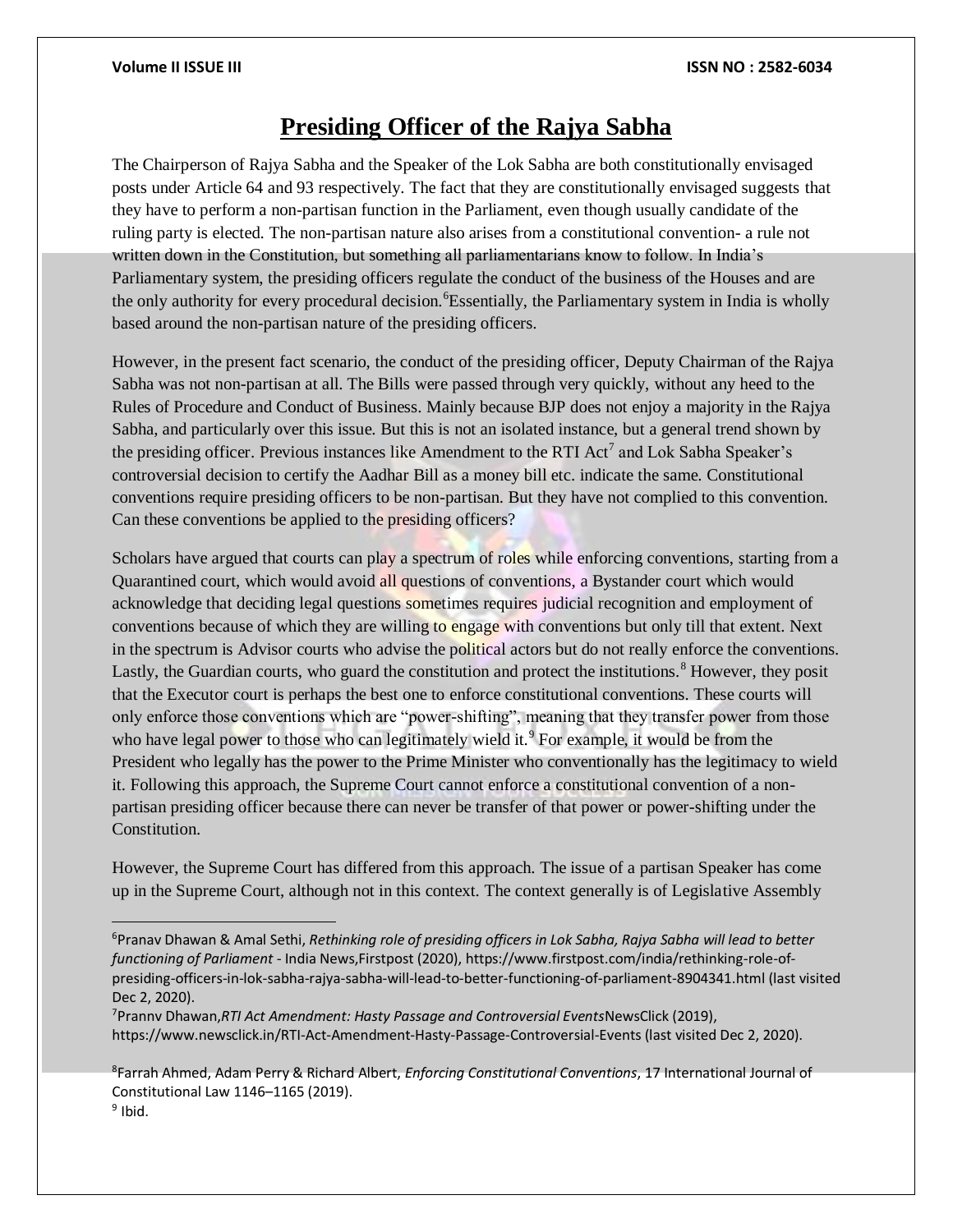Speakers, deciding on disqualification of MLAs based on the Tenth Schedule. The constitutional validity of the Tenth Schedule was being decided in *KihotoHollohon v. Zachillhu<sup>10</sup>*. The decision of the Supreme Court was to upheld the validity of the Tenth Schedule, though it enabled judicial review for disqualification of MLAs. Nonetheless, it stills puts wide discretionary powers to the Speaker. Justice JS Verma in his minority opinion, was sceptical on conferring so much of power on the Speaker. He argued that the Speaker's term was dependent on the ruling majority, because of which he cannot be an unbiased independent adjudicator. He had a realistic view of how the Speaker would be influenced by reigning political alignments.<sup>11</sup>Similarly in *Mohd. Saeed Siddiqui v. State of U.P<sup>12</sup>the Supreme Court had ruled* that the decision of the Speaker that the Bill is a Money Bill cannot be disputed. Based on this, it is clear that the Supreme Court has largely avoided enforcing constitutional conventions and do not intervene in the Legislature. Therefore, there is no one to check the presiding officers on their partisan motives, not even the Supreme Court. This directly flows into the part of this paper.

### **Scope of Judicial Review in the procedure of the legislature**

Under Article 118 of the Constitution, each house of the Parliament can make rules for regulating its procedures and conduct of its business. Under this Article itself, Rules of Procedure and Conduct of Business in Rajya Sabha and Lok Sabha are created. Following this, under Article 122 of the Constitution, courts are barred to inquire into the proceedings of the Parliament on the basis of any alleged "irregularity of procedure". Article  $122(2)$  further provides that any officer who is vested the power under the Constitution for regulating procedure or conduct or order in Parliament is not subjected to the jurisdiction of any court. The analogous Articles for the State Legislatures are Article 208 and Article 212 respectively.

These Articles ensure separation of power between the Legislature and the Judiciary, and lets the Legislature to handle its own affairs. According to Article 118 inquiry for any "irregularity of procedure" is barred. What constitutes an "irregularity of procedure"? As decided by a five-judge bench of the Supreme Court in *State of Bihar v. Sir Kameshwar Singh<sup>13</sup>* that omission of a motion even though specifically envisaged in the Rules of Procedure for that State Legislature, is merely an irregularity of procedure. Based on this, all the rules given in Rules of Procedure and Conduct of Business are procedural rule and if they are violated in the proceedings of the Parliament, courts cannot question such violation under Article 122.

In *Special Reference No.1 of 1964<sup>14</sup>*the scope of judicial review is clarified even more. The Court says that a citizen can question the validity of any proceedings under Article 212(1) as long as the proceedings suffer not from mere irregularity of procedure but from an illegality. If the procedure is illegal and unconstitutional, then only the courts have the authority to question the legislature.<sup>15</sup> Corresponding

 $\overline{a}$ 

<sup>10</sup> 1992 SCR (1) 686.

<sup>11</sup>Alok Prasanna Kumar, *How the increasingly partisan role of the speaker compromises democracy,* The Caravan (2018), https://caravanmagazine.in/politics/partisan-role-speaker-compromises-democracy (last visited Dec 2, 2020).

<sup>12</sup> (2014) 11 SCC 415

<sup>13</sup> AIR 1952 SC 252 [61].

<sup>14</sup> AIR 1965 SC 745.

 $15$  Ibid. [61].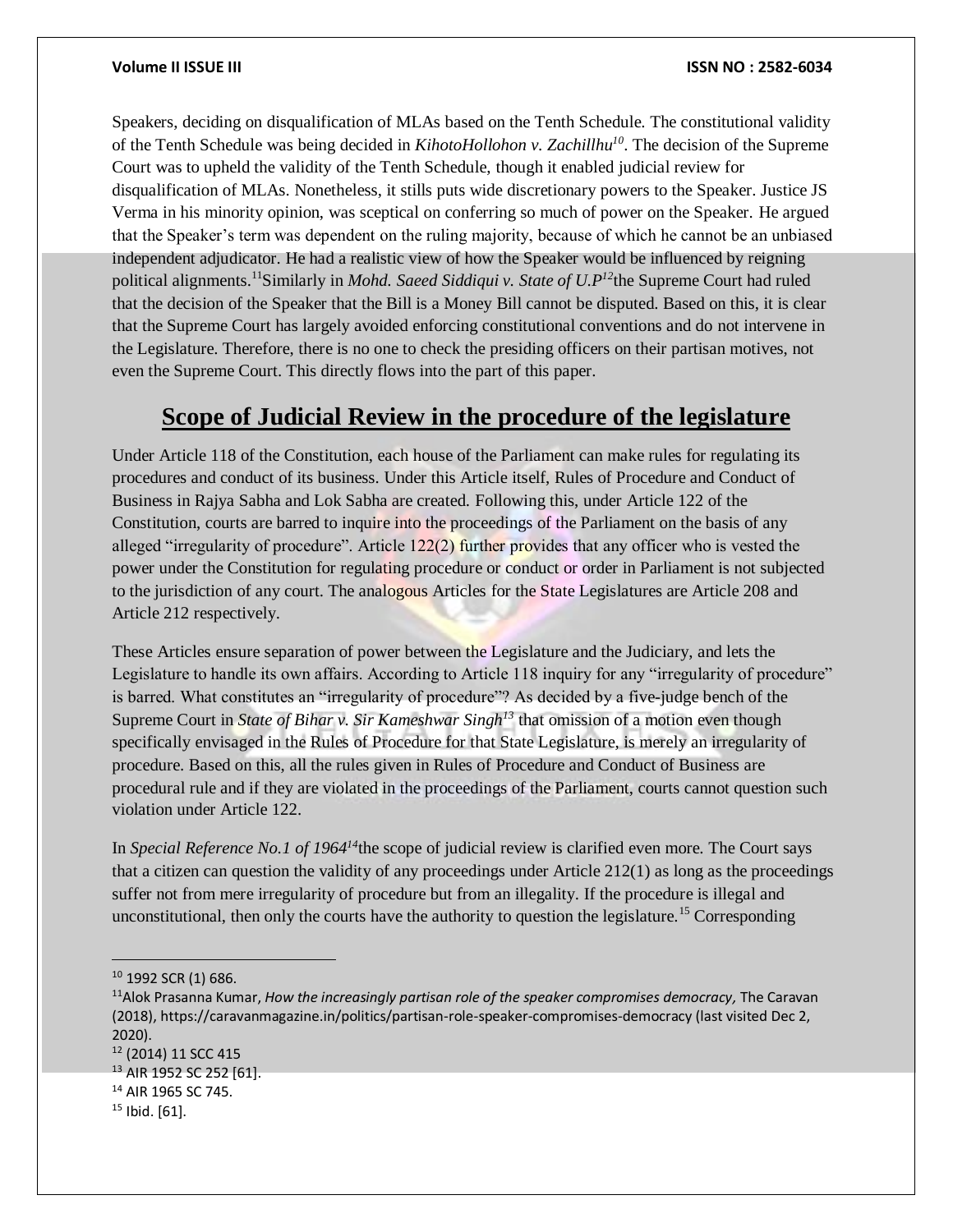Article 212 with Article 122, this judgement shows that the court is not absolutely barred from questioning the Legislature, but only with regards to procedural matters. An illegal and unconstitutional conduct of the Legislature can still be questioned by the courts of law.

Furthermore, in *Ram Pal v. The Hon'ble Speaker, Lok Sabha<sup>16</sup>*the court decided that procedural irregularities cannot be used by the court to undo or vitiate what happens within the four walls of the Legislature. The court said that procedural irregularity is very much different than 'substantive illegality' which cannot form the part of 'irregularity of procedure' and that this is the constitutional mandate on this subject. The court further refers to the Constitutional Assembly Debates over Draft Article 101which is now Article 122 on 23<sup>rd</sup> May 1949as a categorical clarification of the fact that despite Article 122, the court has the authority over the legality of Parliamentary proceedings and that the Article is envisaged to curb interference in Parliament proceedings because of mere irregularity.<sup>17</sup>

These rulings of the courts indicate the scope of judicial review on Legislature proceedings- which is that violations of Rules of Procedure and Conduct of Business are considered to be irregularities in procedure, that courts are not barred from questioning Legislature about illegal and unconstitutional affairs and that irregular procedure cannot be used to undo proceedings of the Legislature. Based on this understanding of the scope of judicial review, important question arises that whether the conduct of the presiding officer in the given fact scenario was mere irregularity or substantial illegality.

Assuming all constitutional conventions are intact, the conduct of the presiding officers in the fact scenario will not amount to substantive illegality or unconstitutional. Because the Constitution always assumes that the presiding officer will perform a non-partisan role in the Parliament, his decision is always considered to be the correct one. If he considers that a voice vote is enough to pass a law, even though MPs are asking for division, then the Parliament would have to live with that decision, even though it violates Rule 252and 254 of Rules of Procedure and Conduct of Business in Rajya Sabha. Violation of these rules would only amount to procedural irregularity and not substantive illegality.

But this only when assuming that the presiding officer is unbiased and non-partisan according to the conventions. Constitutional conventions and judicial review are built upon a basic premise that the constitutional functionaries like the presiding officers would implement the conventions and function unbiasedly. This presumption of non-partisanship is the basis of another convention- that the courts should not interfere in the matters of the Legislature. But as established earlier, presiding officers are increasingly partisan and bias. What would the courts do then? Conventions require the Judiciary to stay out of the Legislature, but the same conventions are not being followed in the Parliament.

### **Conclusion**

What can be the overarching ramifications of the conduct of the ruling party? Their conduct is directly undermining and is a threat to crucial Democratic institutions. Firstly, the Farm Bills not referred to a Parliamentary Standing Committee is a very problematic development. Standing committees ensure proper participation of all members of the Parliament, brings bipartisan consensus over the legislations and therefore undergo scrutinization. The ruling party omitting this process indicates that the laws being

l

<sup>16</sup> Manu/SC/0241/2007 [235].

 $17$  Ibid. [236].